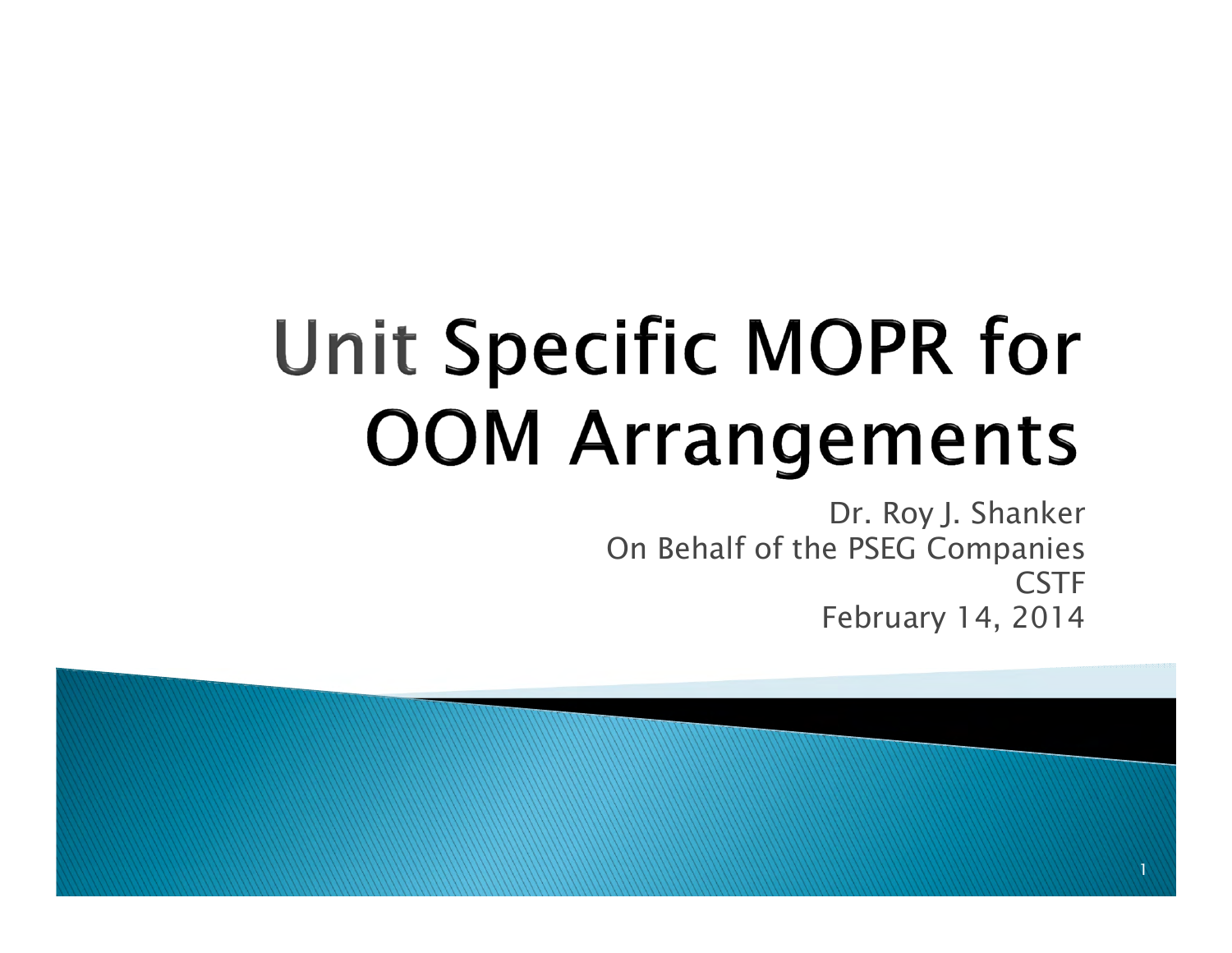### **Objective: Best Indicator of Unit MOPR-Competitive Award**

- OOM Agreements of concern typically awarded via competitive process
- Participants in such competitions have strong incentive to "reveal" their true costs to gain award
- This should be starting point for unit MOPR
- Similarly, representations of costs after award are suspect: The objective of the OOM is to make the supplier indifferent to market results so after-the- fact there is no incentive to accurately display costs.

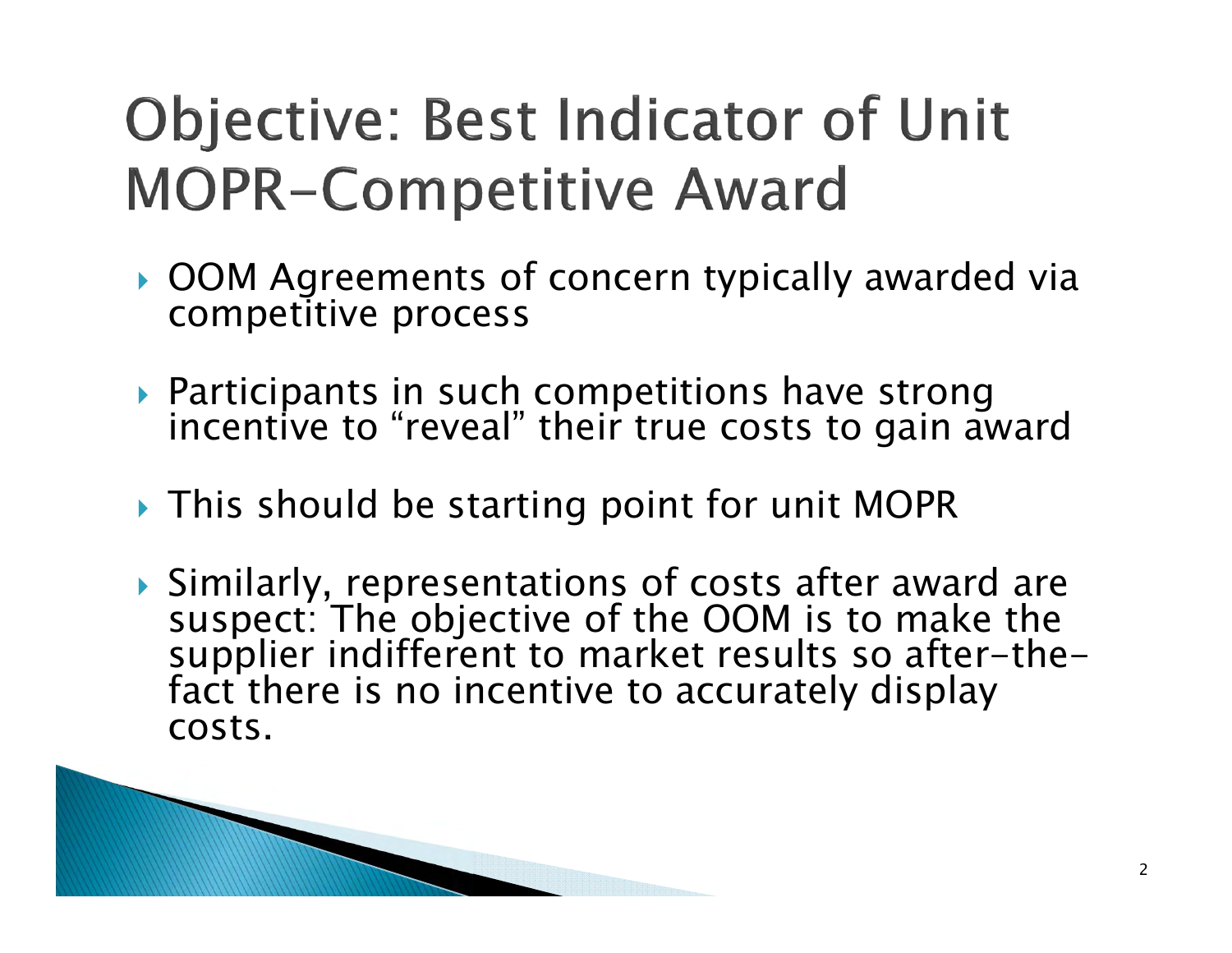#### Objective: Indicator of Unit MOPR -**Competitive Award**

- OOM payments may also be output of regulatory review and approval, e.g. state administrative proceeding
- Again, would expect cost reviews *ex ante* to regulators to be best representation of "true" costs
- Therefore, should rely on these representations as starting point of unit specific MOPR

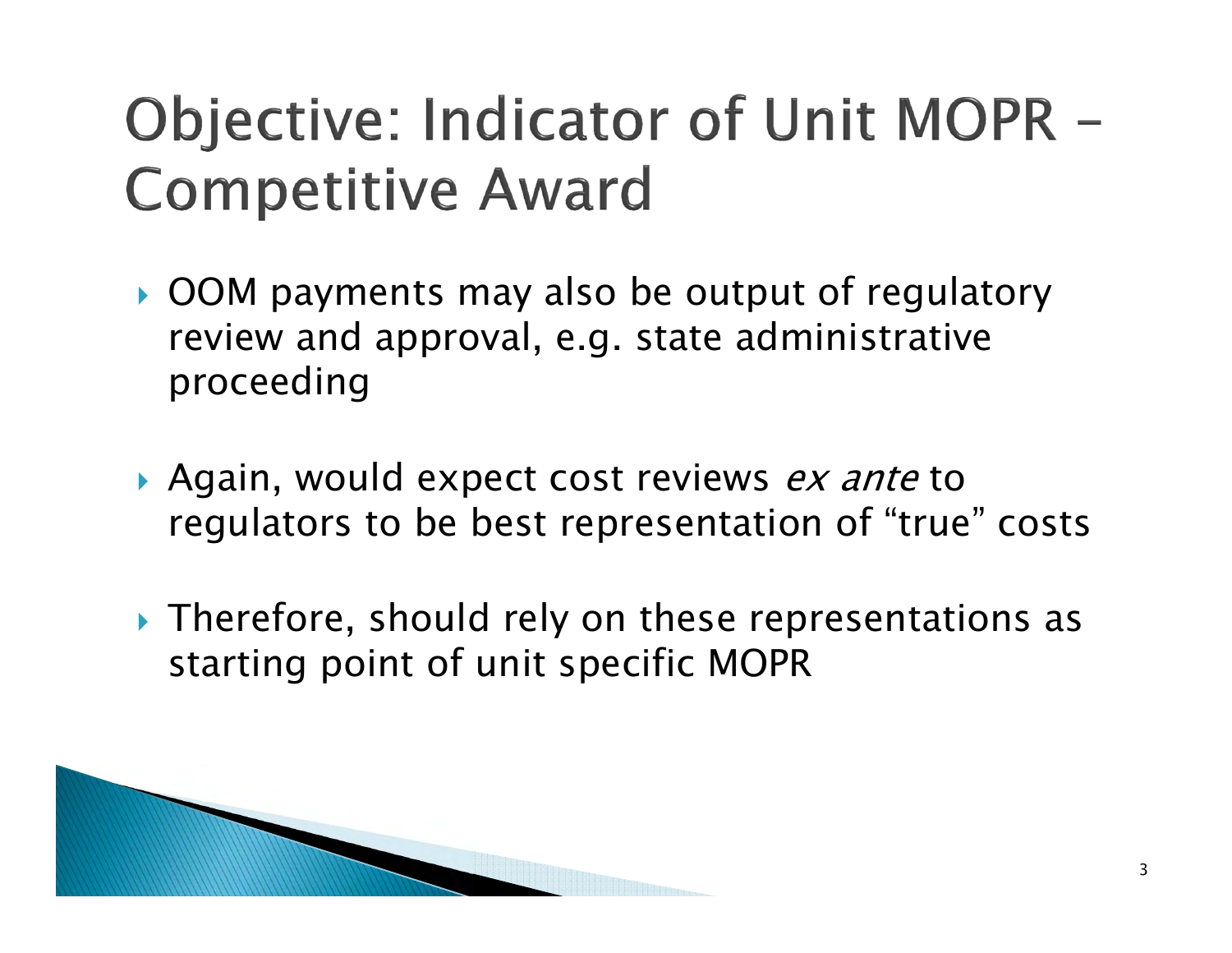## How Should This Information be Used?

- $\blacktriangleright$  General approach would be in several steps
	- Isolate the capacity component of the OOM facility (contract payments linked to capacity or inferred to be capacity related)
	- Determine cost of funds advantage associated with reduced risk of OOM payments: Non-bypassable recovery; rate base
	- $\bullet$  Increase capacity component to reflect market based cost of funds
	- $\bullet$  Calculate "adjusted" gross CONE, net CONE, and unit MOPR value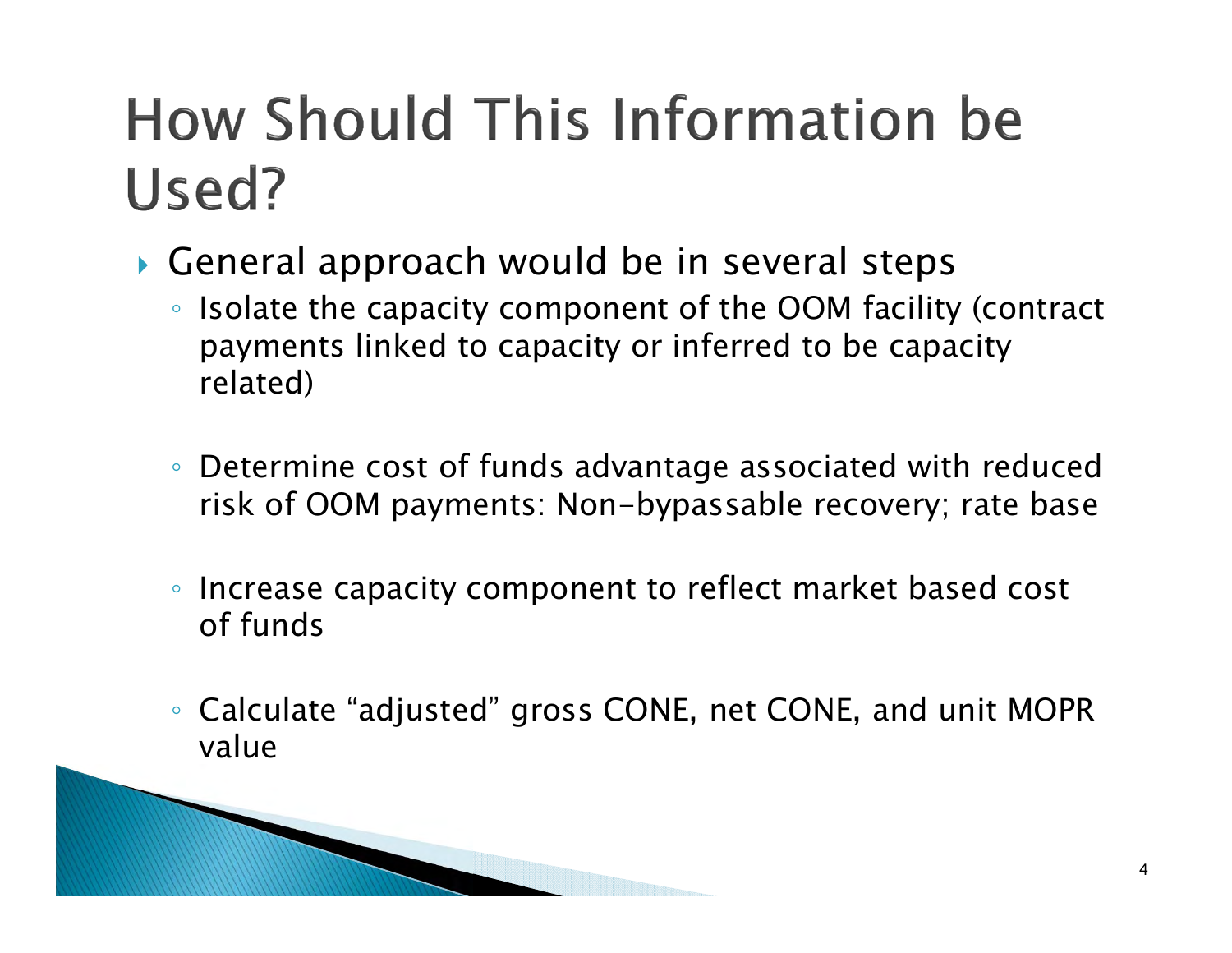### **Isolate Capacity Component**

- May be directly transparent or need to be "extracted"
- E.G. If separate capacity payment and buyer pays all fuel and O&M and receives all energy and ancillary payments, then the capacity payment stream is gross CONE.
- E.G. If above, but seller gets all E&AS margin, then payment is indicative of net CONE
- Other arrangements e.g. single payment for energy, can be decomposed using IMM/PJM procedure for E&AS estimates
- Above market energy payments attributed to capacity

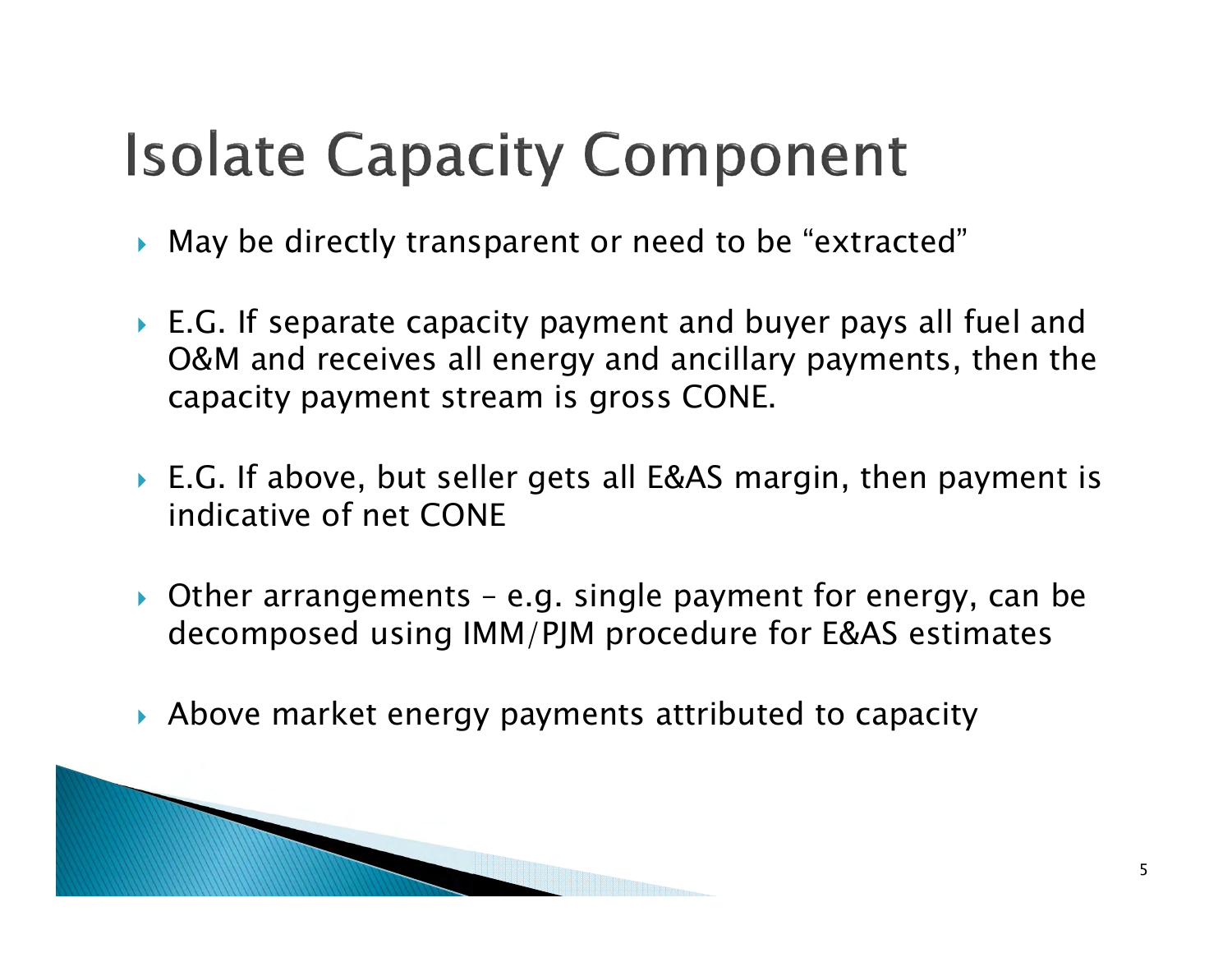### Determine Cost of Funds Advantage

- OOM Agreements backed by state, non-bypassable surcharges etc. are much lower risk and have much lower cost of funds; likely lower than intermediate counterparty, e.g. distribution company.
- Several options to estimate cost, e.g. cost of debt only to supporting entity (state)
- Can use this information to determine implied cost of funds

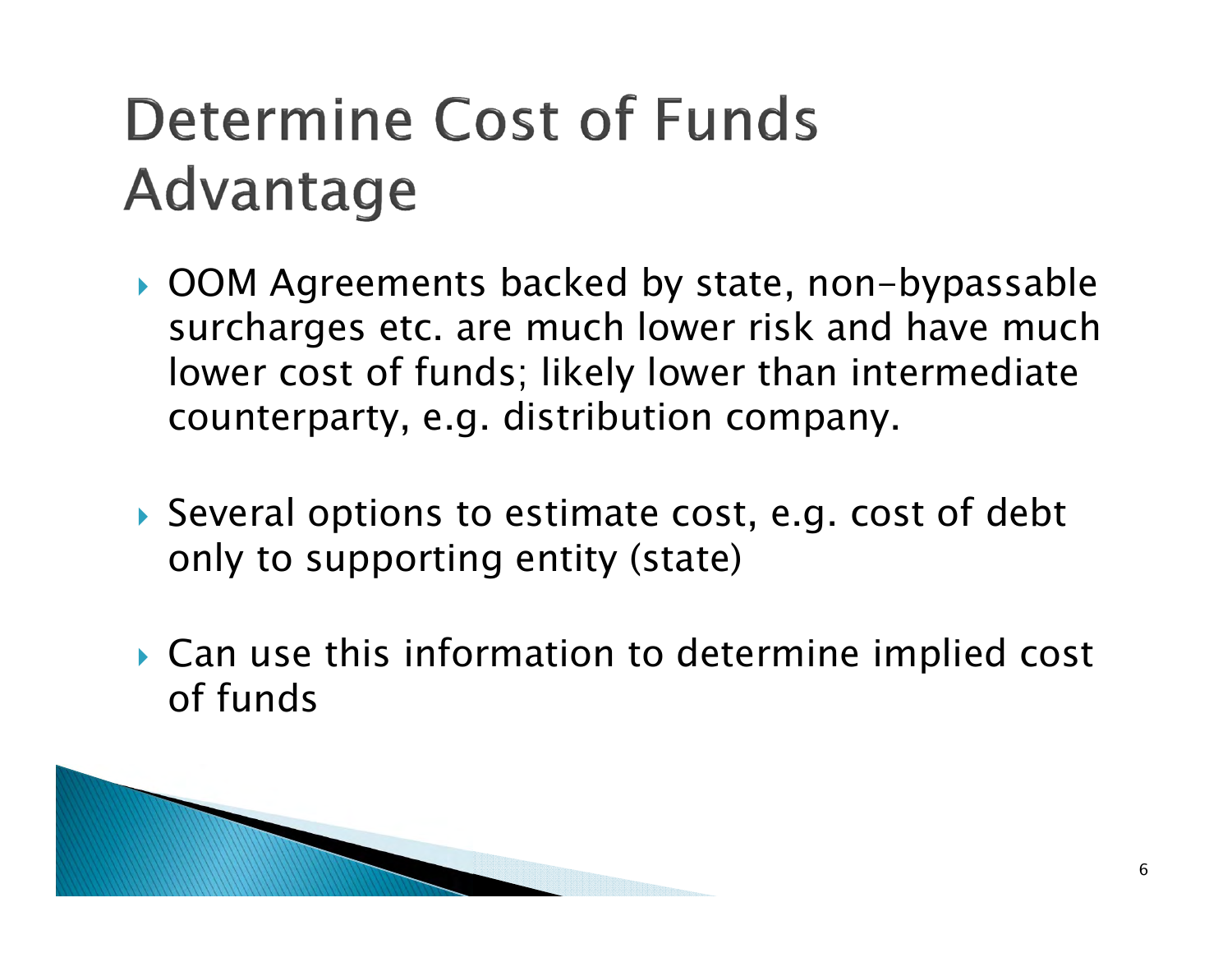## **Cost of Funds Advantage**

- For market cost of funds use result of stakeholder process, PJM and IMM review for reference unit
- The advantage is represented by difference